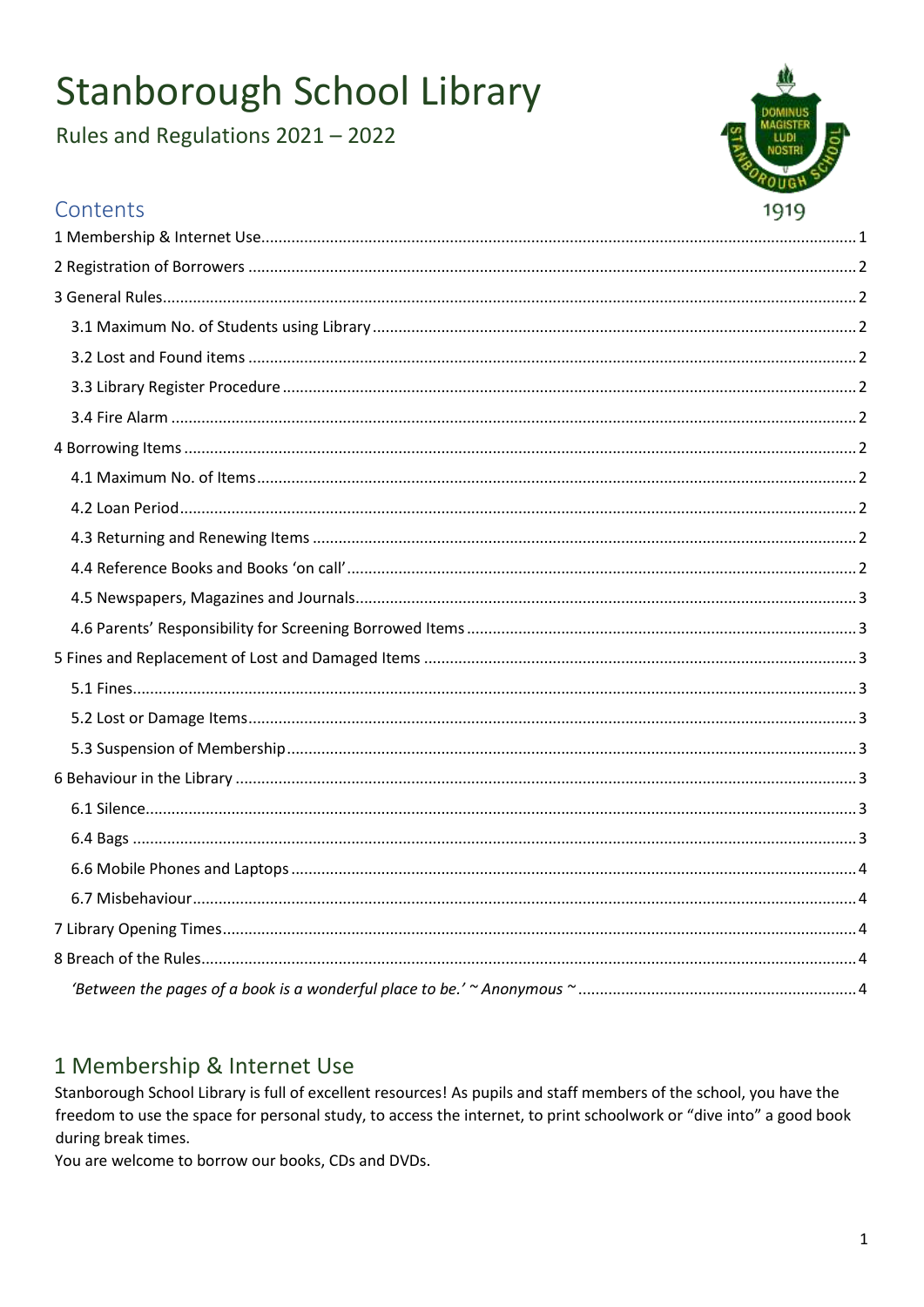Access to the internet is available from the Library's four workstations. Please respect the School's Policy for Acceptable use. No games/videos/movies are allowed. The Librarian has the discretion to terminate Internet access in the event of misuse. Headphone will no longer be provided, please bring your own.

### <span id="page-1-0"></span>2 Registration of Borrowers

Students are automatically registered in the Library. In order to use the Library and obtain lending facilities, all we ask is that you undertake to observe the rules and regulations by signing the *Stanborough School Library Acceptance & Permission Form.*

### <span id="page-1-1"></span>3 General Rules

### <span id="page-1-2"></span>3.1 Maximum No. of Students using Library

A maximum of 15 pupils can use the Library at a time. If there is a COVID outbreak, social distancing will be in place and only eight (8) students will be able to use the Library at a time. If the Library is full, you will be politely asked to come back another time. Please do not argue with the Librarian if you are asked to leave.

### <span id="page-1-3"></span>3.2 Lost and Found items

The Library is not responsible for any personal items left behind. Lost items will be stored in the *Lost Property* box for one week and then passed on to the Reception/disposed of/passed to a department to which they might be of use.

### <span id="page-1-4"></span>3.3 Library Register Procedure

On entering and leaving the Library (except when accompanied by a teacher), remember to sign the registration form: both in and out. In doing so, you are agreeing to comply with the Library rules, and the Librarian is also aware of who is in the Library in the case of an emergency.

### <span id="page-1-5"></span>3.4 Fire Alarm

In the event of a fire, the alarm will sound and pupils must leave the Library immediately. Leave all belongings behind, and walk sensibly and quietly to the assembly point at the rear of the building.

### <span id="page-1-6"></span>4 Borrowing Items

#### <span id="page-1-7"></span>4.1 Maximum No. of Items

Pupils may borrow up to three items at a time. Please note, however, that you may only borrow one DVD at a time. In addition to these three, more items may be issued at the discretion of the Librarian.

### <span id="page-1-8"></span>4.2 Loan Period

The normal loan period is **14 days** for books and **7 days** for DVDs/CDs. This period may be reduced for items in demand at the discretion of the Librarian. The loan period may also be extended, if you require, but with a limit of 42 days. Speak to the librarian for more details. DVDs/CDs are not renewable.

### <span id="page-1-9"></span>4.3 Returning and Renewing Items

If you would like to renew your book (DVDs and CDs cannot be renewed), do so before or on the date of return. Unfortunately, we cannot renew books in high demand. Renewals should be arranged in person but if you are unwell, call the Librarian via the Receptionist, or email: **library@stanboroughpark.herts.sch.uk**

#### <span id="page-1-10"></span>4.4 Reference Books and Books 'on call'

Reference books cannot be removed from the library but you are welcome to access them at break time or lunch time. If you require an item that has already been taken out, you can specifically request it from the Librarian, and at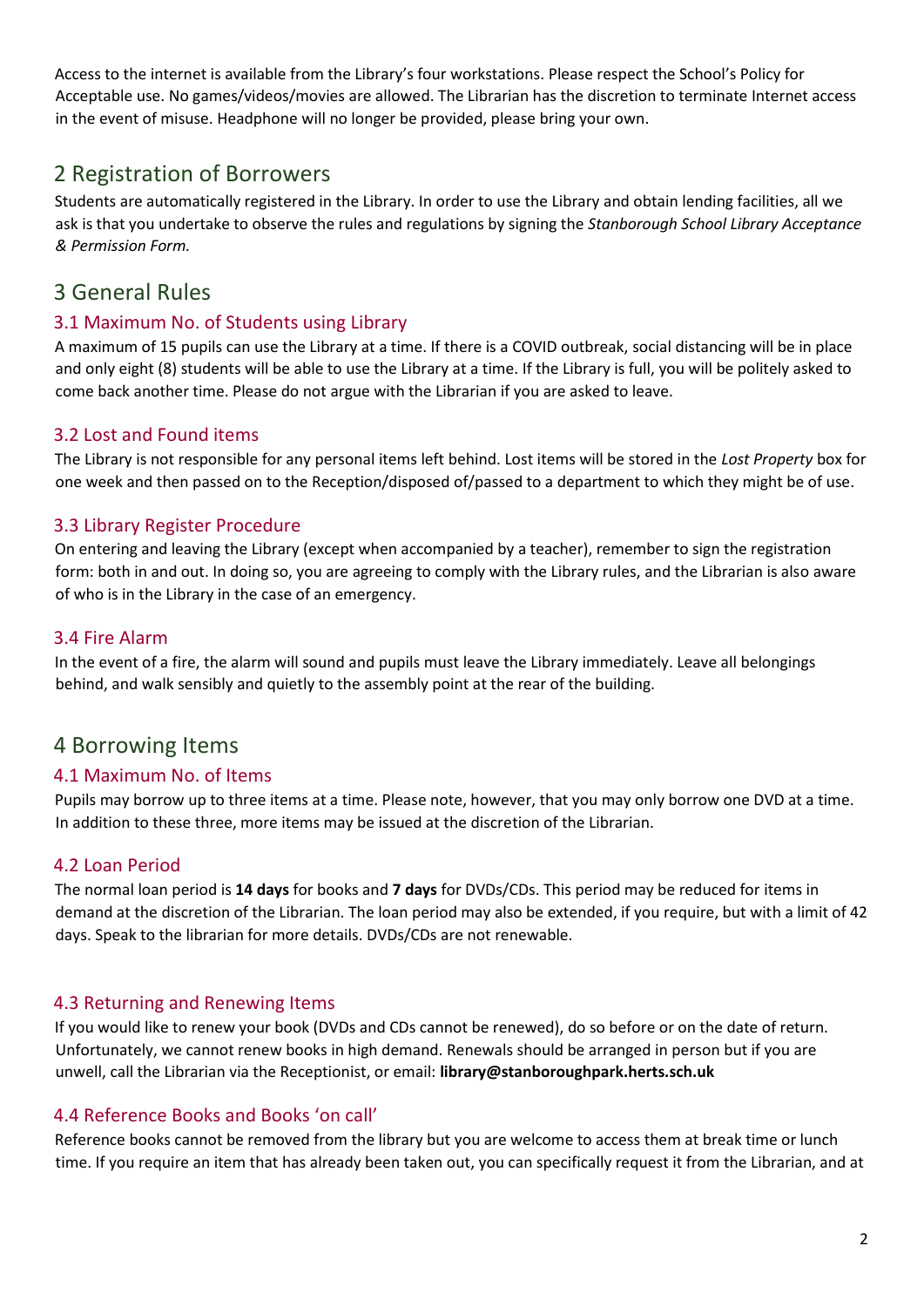her discretion, she may ask the current borrower to return it by an amended due date. We ask all users to adopt an attitude of care and respect the needs of others, as well as your own, when borrowing items.

### <span id="page-2-0"></span>4.5 Newspapers, Magazines and Journals

We have an extensive collection of newspapers, magazines, journals and further-study prospectuses available, but please note these cannot be removed from the Library. You are more than welcome to read them within the Library.

### <span id="page-2-1"></span>4.6 Parents' Responsibility for Screening Borrowed Items

Although the Library is very strict in providing suitable content for all users, we do ask parents/legal guardians to be responsible for screening items brought home. If you do not approve of borrowed items, please kindly return them to the Library. If you would like to be notified of all titles your child borrows, or have any special requests regarding borrowing items, please email the Librarian: **library@stanboroughpark.herts.sch.uk.** Any correspondence will be treated with respect and discretion.

### <span id="page-2-2"></span>5 Fines and Replacement of Lost and Damaged Items

### <span id="page-2-3"></span>5.1 Fines

If books, DVDs and CDs are late, (without a prior arrangement) you will be subject to a fine.

You will have to pay **10p** per day until your book is returned, and **50p** per day for CDs and DVDs. If you have an outstanding fine, you cannot borrow any other items.

You will receive a maximum of 3 reminders for overdue items, and if you still do not pay, your parents will be contacted by letter asking them to assist. Either the borrowed item is returned or the monetary value of a replacement will be paid.

### <span id="page-2-4"></span>5.2 Lost or Damage Items

Borrowers are responsible for paying the replacement value, as assessed by the Librarian, of any item lost or damaged whilst on loan to them (including CDs and DVDs). The price is sourced from our suppliers. The borrower is also required to pay delivery charges and any outstanding fine for losing the book/item. For this academic year, the admin fee for losing a book is £7.00.

### <span id="page-2-5"></span>5.3 Suspension of Membership

The Librarian has the discretion to suspend Library membership if anyone fails to return items, fails to pay charges after due notification, or fails to comply with these rules and regulations.

### <span id="page-2-6"></span>6 Behaviour in the Library

#### <span id="page-2-7"></span>6.1 Silence

Silence is to be maintained in the Library for an appropriate study atmosphere. You are asked to respect your own work and others' needs for quiet study by not talking. If you are noisy, you will be asked to leave, and you should do so immediately.

#### 6.2 Food and Drinks

Please do not bring any food or drink into the Library.

#### 6.3 Respect of Library Material

The marking or damaging of any Library materials is forbidden.

#### <span id="page-2-8"></span>6.4 Bags

Pupils can leave bags by the Librarian's desk, but please do so in a tidy manner. In the case of an emergency, it is vital that all doorways are kept clear. If you have your laptop in your bag, take only the laptop to the table. This keeps the Library's open space clear for studying and reading. The Librarian has the authority to check your bags.